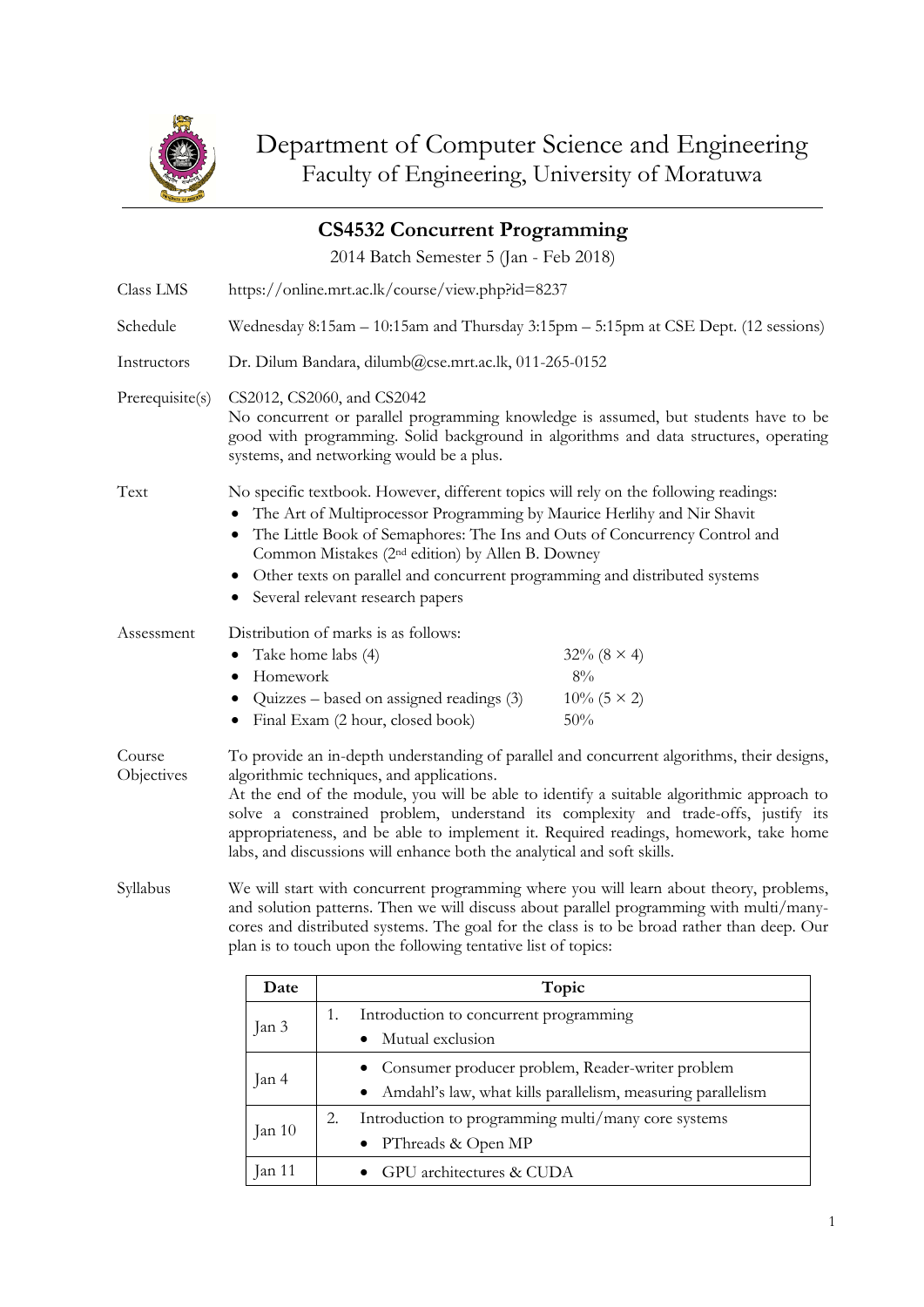| Jan 17 | Basic constructs<br>3.<br>Locks, Peterson's lock, Filter lock, Lamport's bakery algorithm |                                                            |        |  |
|--------|-------------------------------------------------------------------------------------------|------------------------------------------------------------|--------|--|
|        |                                                                                           |                                                            | Jan 18 |  |
| Jan 24 | 4.                                                                                        | Writing concurrent programs                                |        |  |
|        |                                                                                           | Writing parallel programs & concurrent data structures     |        |  |
| Jan 25 |                                                                                           | Concurrent/parallel programming patterns                   |        |  |
| Feb 1  |                                                                                           | Classical concurrent programming problems                  |        |  |
| Feb 5  | 5.                                                                                        | Communication intensive problems & solution patterns (MPI) |        |  |
| Feb 7  |                                                                                           |                                                            |        |  |
| Feb 8  | 6.                                                                                        | Mutual exclusion in distributed systems                    |        |  |

We will select material adaptively based on the background, interests, and rate of progress of the students.

Workload Expectations There is a normative workload expected of you while following this module. This is a 3 credit module. For the average student, this means 135 study hours over the semester. The following table provides a rough breakdown of how these hours might be spent over the whole semester – but this is only for guidance:

| Attendance                                                                                                                                          |    |  |  |  |
|-----------------------------------------------------------------------------------------------------------------------------------------------------|----|--|--|--|
| 2 hour lectures $\times$ 12 weeks                                                                                                                   | 24 |  |  |  |
| Independent work                                                                                                                                    |    |  |  |  |
| Preparatory work – e.g., set reading, checking LMS announcements,<br>preparation for lectures and labs<br>4 hours a week $\times$ 15 weeks + 1 hour | 67 |  |  |  |
| Homework (6)                                                                                                                                        | 6  |  |  |  |
| Group work                                                                                                                                          |    |  |  |  |
| Take home labs $(9 \times 4)$                                                                                                                       | 36 |  |  |  |
| Assessment                                                                                                                                          |    |  |  |  |
| Exams (quizzes are included in lecture slots)                                                                                                       |    |  |  |  |
| TOTAL                                                                                                                                               |    |  |  |  |

- Class policies Topics to be discussed in each class will be posted on Moodle, along with relevant readings for each topic. You are expected to keep up with the readings as we go, as they will help provide the foundation for the homework, quizzes, and exam. Impromptu quizzes will be based on these assigned readings.
	- All students are expected to actively participate in class and Moodle activities. Poor participation and/or poor performance in assigned course work can be grounds for failure in the course.
	- University rule of 80% attendance will be strictly enforced.
	- Discussing and exchanging ideas through study groups are encouraged, as this usually leads to a better depth of understanding. As part of the discussions, you may share ideas and thoughts, discuss the meaning of homework questions, or possible ways of approaching a solution. However, you must write homework solutions strictly. If one of your solutions is based on a key idea of someone else, you must acknowledge this in